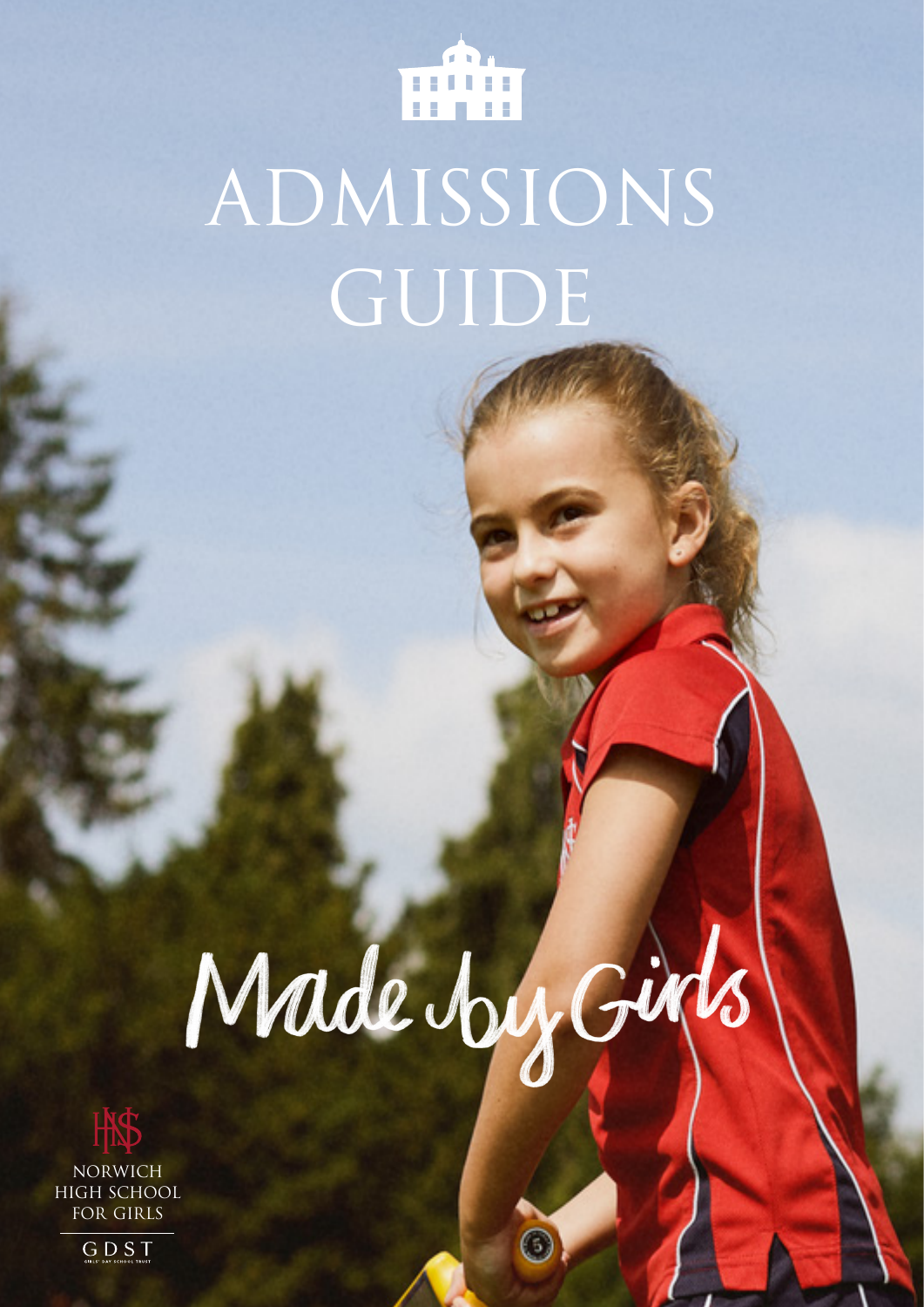### Introduction

We aim to make our admissions process as smooth as possible for our prospective families and this guide should provide you with all the information you need to make an application for your daughter to join Norwich High School for Girls. There is additional information on our website – www.norwichhigh.gdst. net – which will give you a flavour of our vibrant and happy school.

The main point of entry in the Prep School is at Nursery (age 3) but a significant number of pupils join other year groups at the beginning of each academic year if places are available. We recommend you contact the school to determine spaces in your chosen year group.

Entry into the Senior School is automatic for pupils who transfer from the Prep School at Year 7. Only current pupils who are applying for a scholarship or bursary at this point will be required to take an entrance assessment.

The mains points of entry in the Senior School are at:

Age 11 (Year 7 entry) Age 13 (Year 9 entry) Age 16 (Year 12 entry)

However, we do welcome applications for other year groups depending on availability and we appreciate that relocations and family circumstances can mean that your timeframe may be different to the standard admissions process.

Please do contact us if you have any questions.

I look forward to hearing from you.

Best wishes,

Miss Ali Ready Admissions Registrar

01603 453 265 admissions@nor.gdst.net

### Contents

Introduction – 2 Visits and Open Days – 3 Admissions – 4 Values & Ethos – 5 School Policies – 5 Scholarships and Bursaries – 6  $F\rho\rho s - 7$ Term Dates – 8 Form Groups – 8 Before and After School Care – 9 GCSE Options – 10 Choice of A Level Subjects – 10 Co-curricular Activities – 11 to 13 Transport and Travel – 14 and 15 Our Wider Community – 16 • NHSA • Alumnae About the GDST – 16

What to do next – 17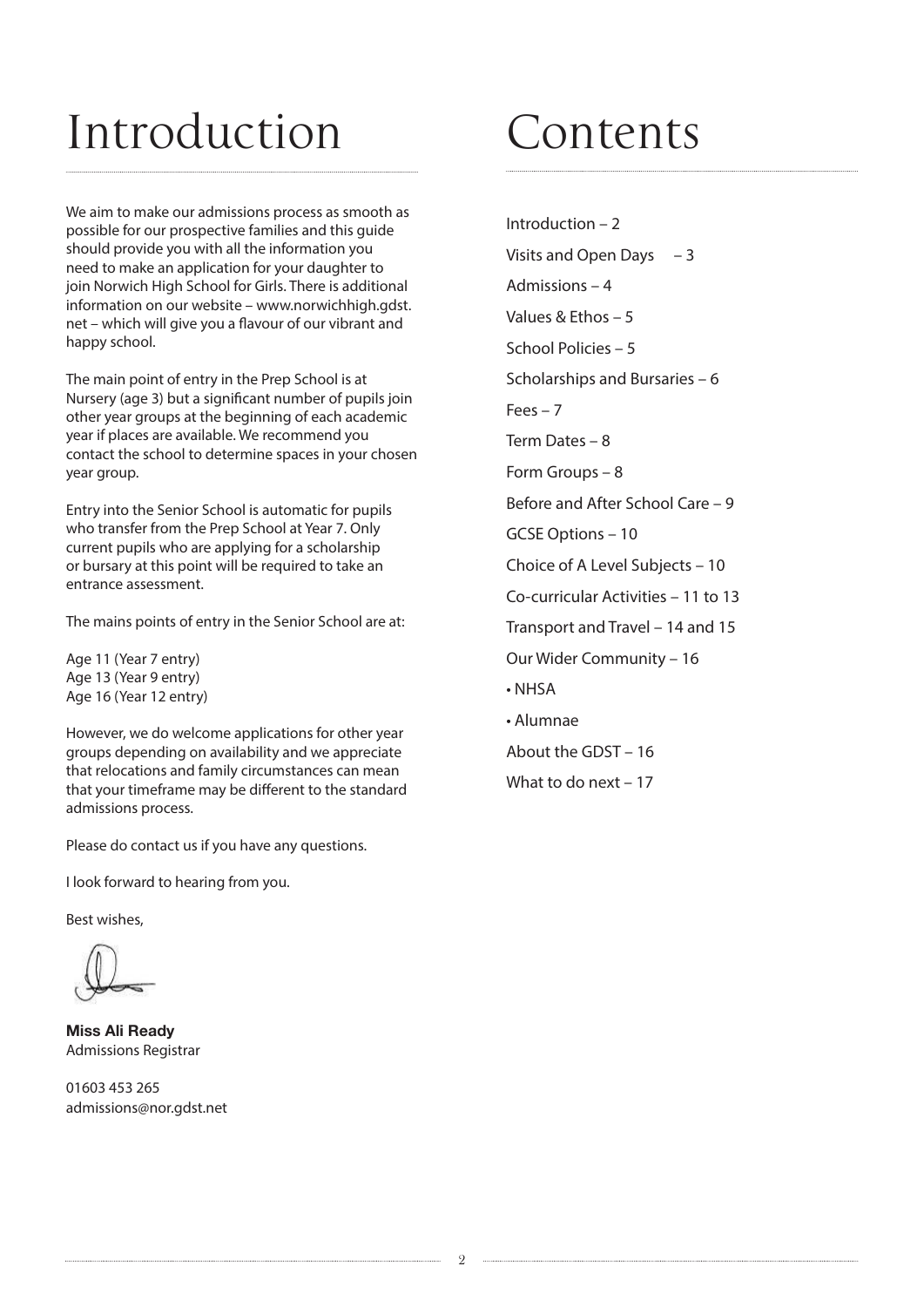### Visits and Open Days

We are always delighted to welcome visitors to our school. There are many occasions throughout the academic year for you and your daughter to visit to meet our pupils and staff, and to see the school in action.

### Whole School Open Morning

In the Prep School and Nursery a member of staff will take you on a guided tour of the school, from our state of the art Early Years Hub to our specialist teaching rooms for Science, STEM, Languages, Music and Art. You will be able to watch sample lessons and have the opportunity to talk to pupils, staff and current parents about your curriculum and pastoral queries. Your tour will include the facilities we share with the Senior School such as the Forest Schools area, the swimming pool and the sports hall. All prospective parents will meet with Mrs Roberts, Head of the Prep School and Nursery as part of their tour.

In the Senior School you will see exhibitions of girls' work, practical demonstrations and have guided tours led by our Sixth Formers. The classrooms will be open and our pupils and teachers will be on hand to answer any of your questions. All prospective parents will meet with Miss Sefton, Head of Norwich High, as part of their tour. Refreshments will be available in our Modern Foreign Languages Café - don't miss it!

### Sixth Form Open Evening

This evening will give Year 11 students the opportunity to explore the Sixth Form Centre and Senior School and meet with subject teachers and students to find out about A-level study. They will also be introduced to the broad extra curricular programme on offer at Norwich High School Sixth form.

### Taster sessions and individual visits

We will be happy to work with you to find suitable times for you and your daughter to visit.

Students joining Year 7 or Year 9 will be invited to a taster day in November. For students joining other year groups, these will be arranged on an individual basis.

### Important Dates for 2021-22

#### Open Morning Saturday 2nd October 2021

#### Sixth form Open evening Thursday 14th October 2021

Open week - TBC March 2022

#### Application Deadline

If you are **not** applying for a bursary or a scholarship, applications should be received by

Friday 31st December 2021. Any applications after this date are dependent on availability of places.

#### Senior School Scholarship & Bursary Deadlines Scholarships:

- Academic Friday 31st December 2021 (all girls are considered for this award from the entrance assessment)
- Performing Arts & Sport Stage One Tuesday 30th November 2021

Bursaries:

• Applications to be received by Tuesday 30th November 2021

#### Sixth Form Scholarship & Bursary Deadlines Scholarships:

- Sport Stage One Monday 1st November 2021
- All other scholarships Wednesday 10th November 2021

Bursaries - Wednesday 10 November 2021

#### Senior Entrance Assessment and Academic Scholarship (11+ and 13+) -Saturday 15th January 2021

#### Senior School (11+ and 13+) Scholarship **Assessments**

- Drama w/c 17th January 2022
- Music Stage 1 Tuesday 30th November 2021 Music Stage 2 – w/c 17th January 2022
- Sport Stage 1 –Tuesday 30th November 2021
- Sport Stage 2 Saturday 15th January 2022

#### Sixth Form Scholarship Assessments

- Academic Monday 15th November 2021
- Art & Textiles Wednesday 17th November 2021
- Music Wednesday 17th November 2021
- Sport Wednesday 17th November 2021
- Product Design Thursday 18th November 2021
- Drama Friday 19th November 2021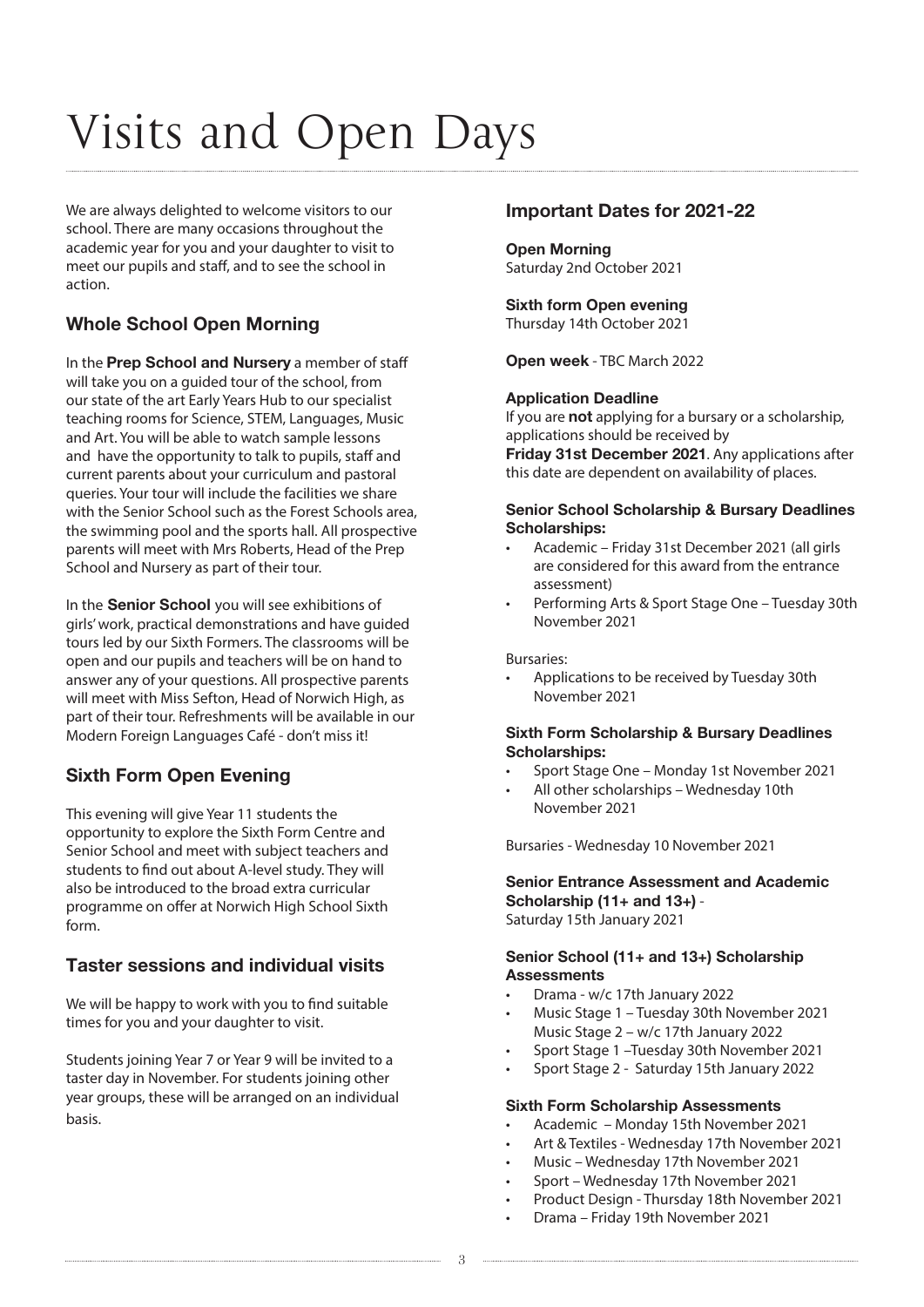### Admissions

Norwich High School is a selective school where girls can achieve academic success in a safe and happy environment which offers a broad range of enrichment opportunities.

Places are awarded throughout the school on merit and potential. Assessments are made with every effort to put the girls at ease so they can relax, perform well and enjoy the experience.

Where applications are made after the closing date, and vacancies exist, girls are assessed on an individual basis.

Applying to join Norwich High School for Girls is straightforward. Complete the online application form which can be found on our website.



### Entry into our Nursery

Girls may join our Nursery after their third birthday. A place will be offered following an informal play session which enables us to confirm if learning in our Early Years Hub is the right fit for your daughter.

### Entry into the Prep School

All girls wishing to join the Prep School are assessed on an individual basis and prospective pupils are invited to spend a day with their future class to meet their peers and enjoy a taste of life at Norwich High. As part of this visit girls take part in some reading, writing and Mathematics activities, at an age appropriate level, to determine their fit in the current cohort. We are looking for academic potential and an enthusiasm for learning rather than attainment of a specific standard.

We aim to provide individual feedback to parents on the day of their daughter's visit to the Prep School and, in the majority of cases, a verbal offer of a place will be made on the same day.

### Entry into the Senior School

Candidates for entry at 11+ (Year 7) and 13+ (Year 9) will complete the following:

an online placement test - this is similar to the CAT4 assessments that applicants may have previously completed. a piece of creative writing.

a computational thinking task

a group based practical activity

They will also have an Interview with the Head.

### Entry into the Sixth Form

We expect Sixth Form students to have obtained the equivalent of at least six GCSE grades at grade 6 or above.

Applicants are invited for an interview, usually in the Autumn Term, and an offer of a place is conditional on GCSE examination results. Scholarship examinations are optional – please see Scholarships and Bursaries details on our website.

### Continuity of Education

It is anticipated that a girl will continue from one phase of her education with us to the next - from the Prep School to the Senior School and from Upper 5 (Year 11) to the Sixth Form.

If we feel a transfer is not in the best interests of a particular pupil, a discussion will take place with parents before the end of Upper 2 (Year 5) for the transfer to the Senior School or before the end of the Autumn Term of Upper 5 (Year 11) for the transfer to the Sixth Form.

### Accessibility Strategy

Norwich High School for Girls is fully committed to enabling all pupils to participate in the full range of school life and activities and will adapt our curriculum so that no pupil is disadvantaged.

We will, where possible, make reasonable adjustments to our premises to enable individuals to access as many of our resources as possible and, where required, will adapt the format of our entrance examination.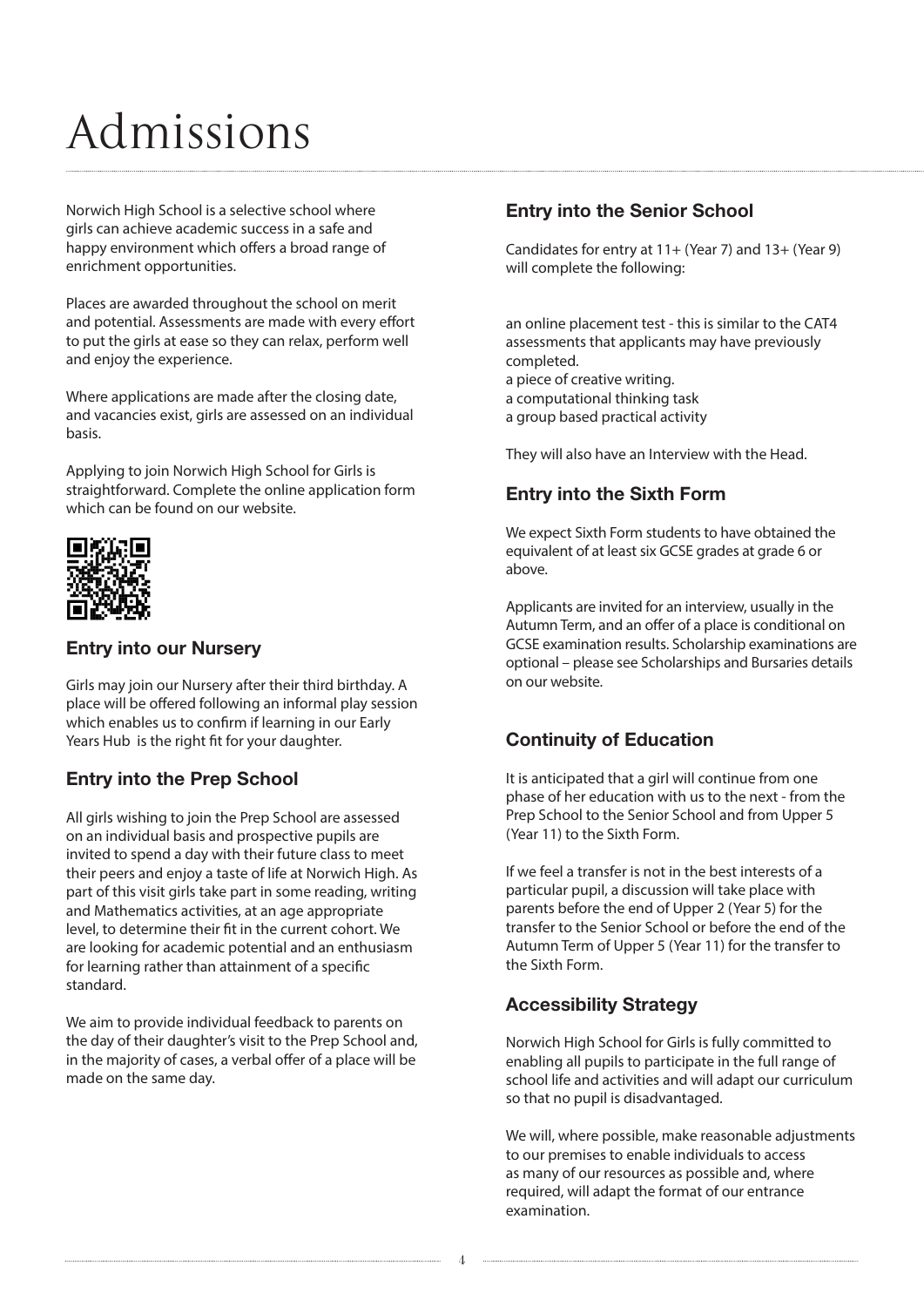### Values & Ethos

### Additional Needs

Although we are a selective school, we are conscious that all of our pupils are individuals and have individual needs.

Parents of a pupil with any disability or additional need should discuss this with us so we can work together from the outset.

We are committed to providing the highest level of education possible for each of our pupils and we have appointed members of staff in both sections of the school to liaise with staff and parents about the special educational needs of identified pupils. We see this as an important addition to both our curriculum and pastoral provision.

### Transfer arrangements between GDST schools

Sometimes pupils have to move home mid-course (or have other special circumstances) and want to transfer to another GDST school.

We want to support such transfers, as long as they are the right ones educationally, and assess every case individually. A transfer will usually be agreed provided that there is a place available, and that the Head of the new school judges that the pupil will thrive there. The previous Head's recommendation is sought and some form of admissions assessment may be needed.

### International admissions

Please note that we are a Tier 4 Sponsor. For more information about International admissions, please contact our Registrar by calling 01603 453 265 or emailing admissions@nor.gdst.net

At Norwich High School for Girls we have the following values:

Girls First - everything we do is centred on providing the best education for girls

Forward thinking - we are always seeking new and innovative ways to be leaders in the education of girls and to future-proof our girls.

Fearless - we offer a wider range of programmes to support the development of confident and aspirational girls with the resilience to reach their goals.

Family - we connect our girls to the wider GDST community of teachers, girls and alumnae through our Inspiring Females programme and other partnerships.

Undivided - we have a culture of W and inclusion, where every member of our school community is valued and supported.

### School Policies

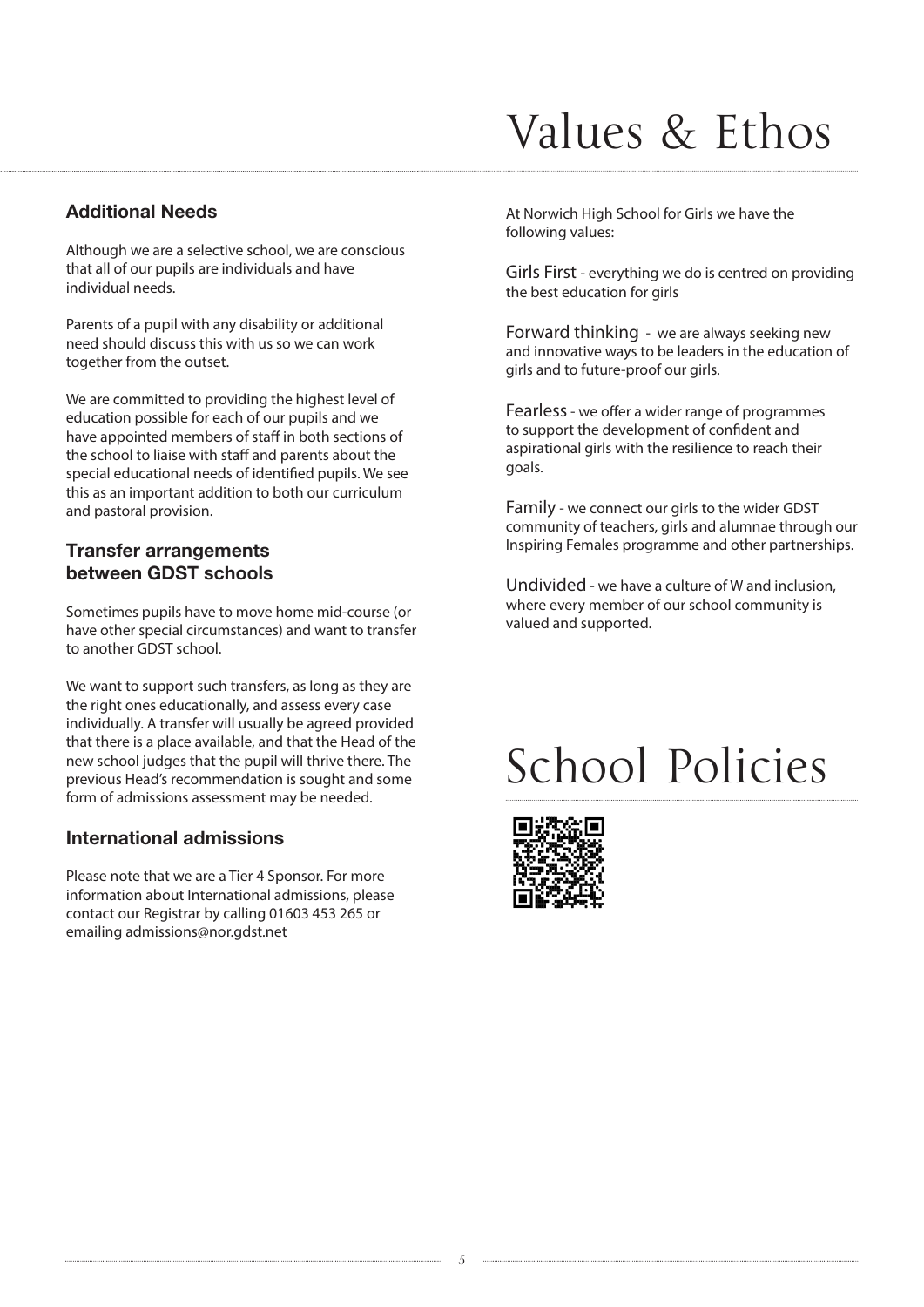### Scholarships and Bursaries

Overall nearly 20% of students at GDST senior schools receive a bursary or scholarship. We aim to be an access enabler: seeking out talented girls who can benefit from an excellent Norwich High School Senior School education. Many of our bursaries and scholarships are funded via charitable partnerships and by donations and legacies from our alumnae, their parents and other friends of Norwich High School and the GDST.

Scan QR code for information



### Explanation of terms

|                 | <b>Scholarships</b>                                                                                                                                                                                                                                                                                           | <b>Bursary</b>                                                                                                                                                                                                                                                                                                                                                                  |
|-----------------|---------------------------------------------------------------------------------------------------------------------------------------------------------------------------------------------------------------------------------------------------------------------------------------------------------------|---------------------------------------------------------------------------------------------------------------------------------------------------------------------------------------------------------------------------------------------------------------------------------------------------------------------------------------------------------------------------------|
| Definition      | Scholarships are awarded based<br>on an assessment of pupil merit<br>without reference to family financial<br>circumstances.                                                                                                                                                                                  | If your daughter would benefit from a Norwich High School for<br>Girls education but your family is not in a position to cover the<br>full fees, you may be eligible for a bursary.                                                                                                                                                                                             |
|                 | Scholarships are awarded in<br>recognition of evidenced talent.<br>They exist to recognise distinctive<br>academic ability or special talent in                                                                                                                                                               | A bursary is a reduction in fees based on an assessment of the<br>merit of a pupil and the financial circumstances of the family.<br>This is a means-tested award and may be awarded in addition<br>to a scholarship.                                                                                                                                                           |
|                 | art, performing arts, product design<br>or sport.                                                                                                                                                                                                                                                             | Bursaries are open to all prospective students and may, in<br>extremis, be awarded to existing students whose family<br>circumstances change.                                                                                                                                                                                                                                   |
|                 | All scholarships are won in open<br>competition and are awarded solely<br>on merit.                                                                                                                                                                                                                           | To assess who is eligible for a bursary, a range of objective<br>criteria are considered including the income and capital<br>resources of the family.                                                                                                                                                                                                                           |
|                 | The value of scholarship awards vary<br>but generally they are small and are<br>more about the honour of the award<br>than the amount given.<br>Scholarships are open to all current<br>and prospective students. Please see<br>below for a list of which scholarships<br>are available to which year groups. | For example:<br>If your family's assessable income and resources are below<br>£87,500 per annum, you may be eligible for some support.<br>If your family's assessable income is less than £37,500 per<br>annum you may be offered a full bursary.<br>We aim as far as we can to focus our support on girls for whom<br>the chance of a Norwich High School education would be a |
|                 |                                                                                                                                                                                                                                                                                                               | transformative, life-changing prospect.                                                                                                                                                                                                                                                                                                                                         |
| Means<br>tested | <b>No</b>                                                                                                                                                                                                                                                                                                     | Yes                                                                                                                                                                                                                                                                                                                                                                             |
| Fee remission   | 5-10%                                                                                                                                                                                                                                                                                                         | 30-100%                                                                                                                                                                                                                                                                                                                                                                         |

### Summary of Awards Available

| <b>Entry Point</b>               | $11 + (Y7)$ | $13+ (Y9)$ | $16+ (Y12)$ |
|----------------------------------|-------------|------------|-------------|
| Academic                         |             |            |             |
| Sport                            |             |            |             |
| Art (Fine Art or Textiles)       | ᄉ           | ⌒          |             |
| Product Design                   | х           | ∧          |             |
| Performing Arts (Music or Drama) |             |            |             |

\*only available to external applicants

6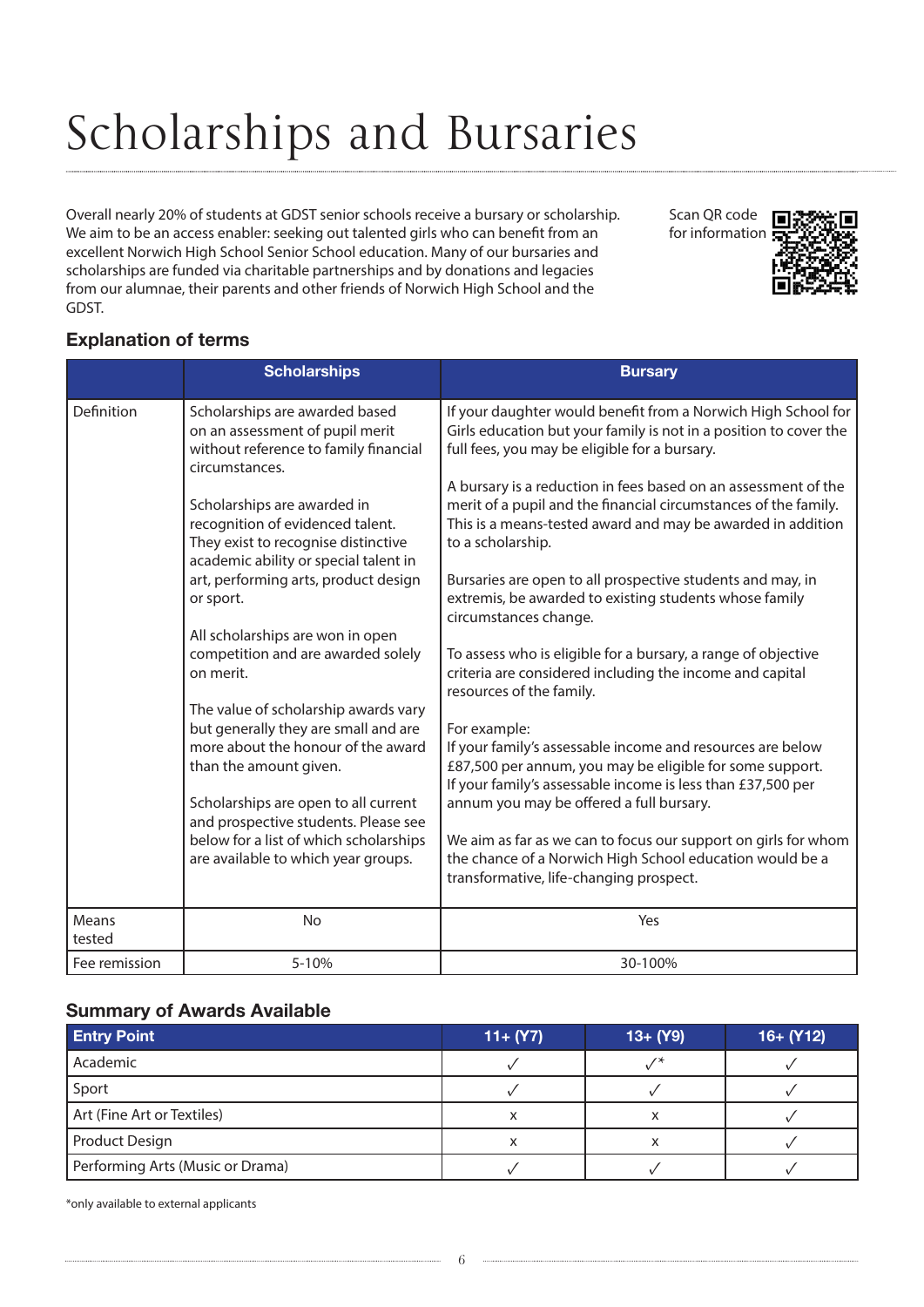### Fees

Our fees are as inclusive as possible, covering not only our exceptional academic tuition but a large portion of school life.

Fees must be paid by Direct Debit on either a termly or monthly basis. A deposit is payable on acceptance of a place.

### Fees from January 2022

|                   | Per term | Lunch   |
|-------------------|----------|---------|
| Nursery           | £3221*   | £156.38 |
| Reception - Y6    | £3872    | £208.51 |
| Year 7 - Year 11  | £5098    | £218.28 |
| Year 12 - Year 13 | £5098    | n/a     |

\*Childcare vouchers and Early Years funding (15hrs) are accepted against Nursery fees and all Nursery pupils must attend a minimum of six sessions each week.

### What do fees cover?

- Regular curriculum tuition (other than in optional extra subjects)
- **Examination entries**
- 1-2-1 device from Year 1 (iPad or Chromebook depending on age)
- Many lunchtime and after-school activities
- Text books, exercise books and scientific materials
- Some curricular trips and field studies
- Choral music
- Physical education and swimming

### Lunch

The school provides a compulsory nutritious lunch from Nursery to Year 11

### Extras

|                                            | Fee                                                                                                                         |
|--------------------------------------------|-----------------------------------------------------------------------------------------------------------------------------|
| Registration fee                           | <b>£75</b>                                                                                                                  |
| Deposit                                    | £500                                                                                                                        |
| Music lessons                              | Charges by visiting music<br>teacher* (around £200 per term)                                                                |
| Hire of musical<br>instruments             | From £30 per term for up to 2<br>years                                                                                      |
| After school<br>care in the Prep<br>School | £2.50 per half an hour from<br>4pm-6pm. A 25% discount for<br>using 20+ full 2 hour sessions in<br>any one half term period |

\*please note that visiting music teachers set their own fees and these may fluctuate at any time.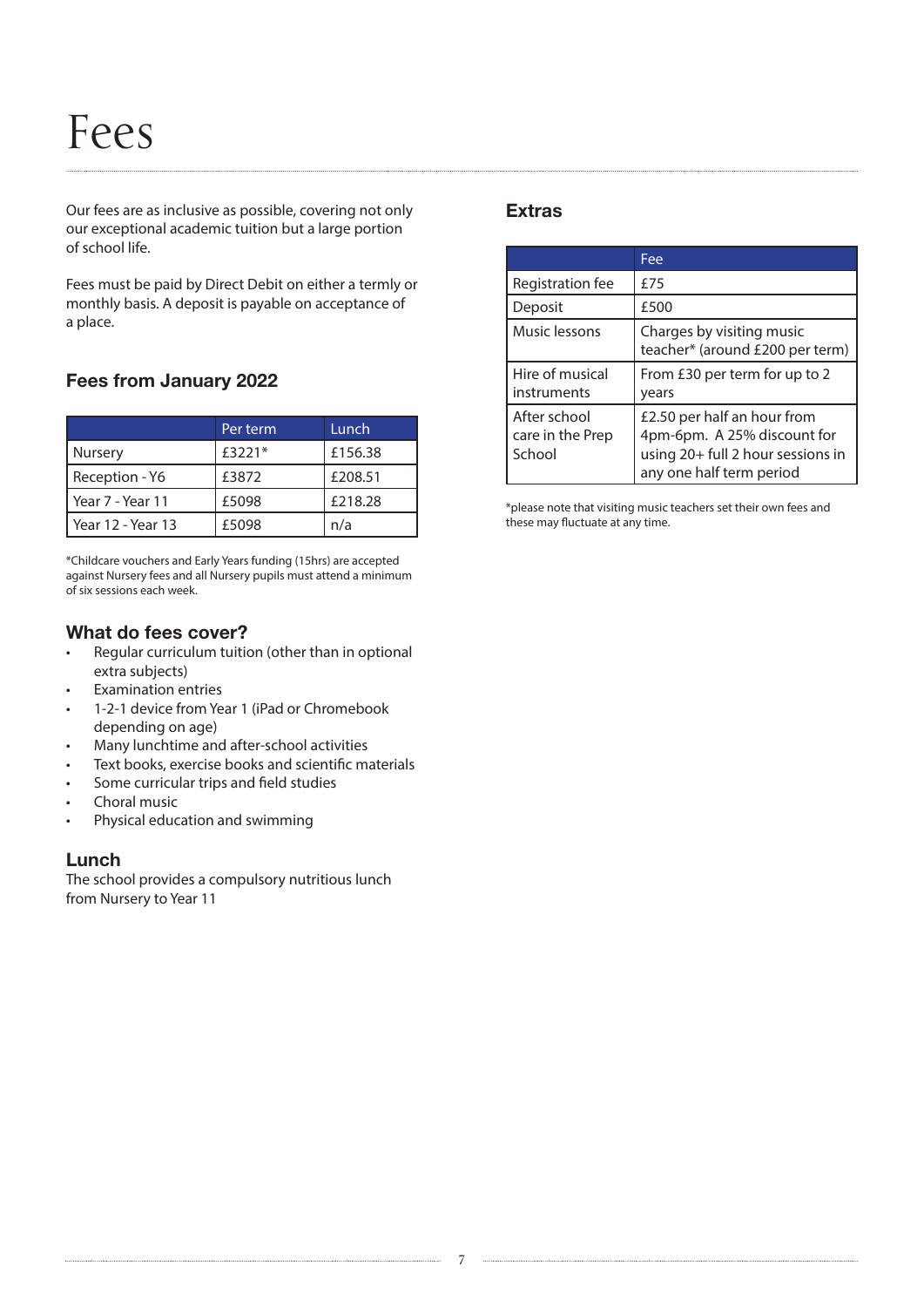### Term Dates

### Term Dates 2022/23

| <b>Autumn Term</b>           |                                              |
|------------------------------|----------------------------------------------|
| Term Starts:                 | Monday 5th September 2022                    |
| Half Term:                   | Monday 17th -<br>Friday 28th October 2022    |
| Term Ends:                   | Thursday 15th December 2022                  |
| <b>Staff Study Days</b>      | Thursday 1st &<br>Friday 2nd September 2022  |
|                              |                                              |
| <b>Spring Term</b>           |                                              |
| Term Starts:                 | Wednesday 4th January 2023                   |
| Half Term:                   | Monday 13th -<br>Friday 17th February 2023   |
| Term Ends:                   | Friday 31st March 2023                       |
| Staff Study Day:             | Tuesday 3rd January 2023                     |
|                              |                                              |
| <b>Summer Term</b>           |                                              |
| Term Starts:                 | Wednesday 19th April 2023                    |
| May Bank Holiday:            | Monday 1st May 2023                          |
| Half Term:                   | Friday 26th May -<br>Friday 2nd June 2023    |
| <b>Royal Norfolk</b><br>Show | <b>TBC</b>                                   |
| Term Ends:                   | Friday 7th July 2023                         |
| <b>Staff Study Days:</b>     | Tuesday 18th April &<br>Friday 26th May 2023 |

### Form Groups

| Form                 | Age (on Sept 1) | Year              |
|----------------------|-----------------|-------------------|
| <b>Prep School</b>   |                 |                   |
| Nursery              | 3+ years        | Year-1            |
| Reception            | 4+ years        | Year 0            |
| Kindergarten         | 5+ years        | Year 1            |
| l ower 1             | 6+ years        | Year <sub>2</sub> |
| Upper 1              | 7+ years        | Year <sub>3</sub> |
| Lower <sub>2</sub>   | 8+ years        | Year 4            |
| Upper 2              | 9+ years        | Year 5            |
| l ower 3             | $10+$ years     | Year 6            |
|                      |                 |                   |
| <b>Senior School</b> |                 |                   |
| Upper 3              | 11+ years       | Year <sub>7</sub> |
| Lower 4              | $12 + years$    | Year 8            |
| Upper 4              | $13 + years$    | Year 9            |
| Lower <sub>5</sub>   | 14+ years       | Year 10           |
| Upper 5              | $15+$ years     | Year 11           |
|                      |                 |                   |
| <b>Sixth Form</b>    |                 |                   |
| Lower 6              | 16+ years       | Year 12           |
| Upper 6              | 17+ years       | Year 13           |
|                      |                 |                   |

Your daughter will be placed in a Form Group upon her arrival at Norwich High School.

Form Tutors have direct pastoral responsibility for your daughter, supporting her academically and socially.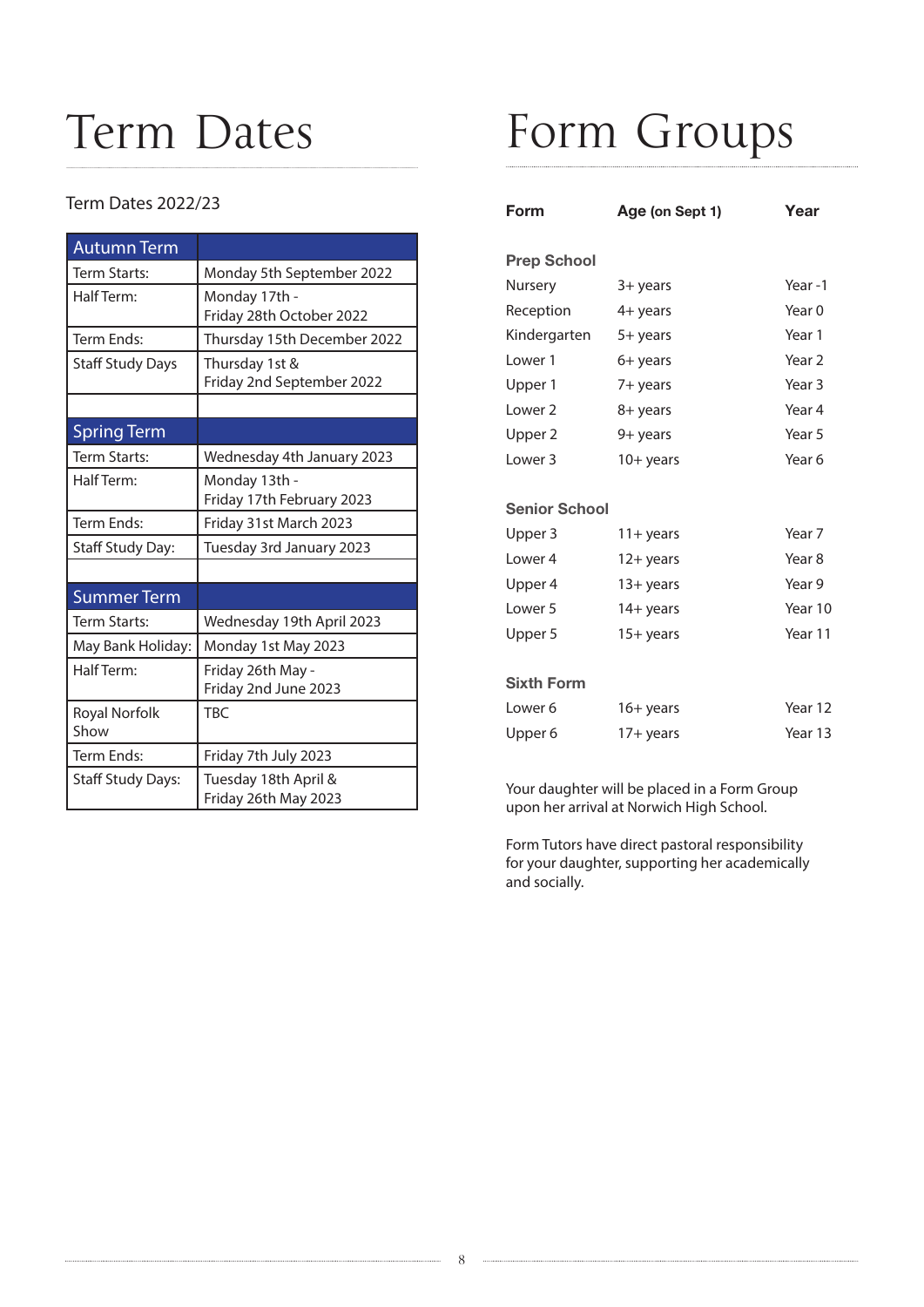### Before and After School Care

### Prep School and Nursery

#### Before school care:

| Time       | Provision                                                                                                           |
|------------|---------------------------------------------------------------------------------------------------------------------|
| 7.30am-8am | Breakfast club (for Year 3<br>and above) in the Dining<br>Hall (Eaton Grove) with<br>snacks and drinks for<br>sale. |
| 8am        | Breakfast club escorted<br>to Stafford House                                                                        |
| 8am-8.40am | Supervision in<br>classrooms before<br>registration at 0840                                                         |

#### End of school day and after school care:

| l Class               | Times  |
|-----------------------|--------|
| Nursery and Reception | 3pm    |
| l Years 1 and 2       | 3.10pm |

Clubs take place after school for these year groups and the girls are also able to use the after school care provision. Girls who have a place on one of the after school minibuses are escorted to their bus by a member of the Prep School staff.

### After school care:

After school care is charged per half an hour from 4pm until 6pm and there are discounts for regular use of the whole session.

The girls enjoy time playing outside as well as indoor activities such as art and craft and being able to spend time in the library. A light tea of sandwiches and fruit is included in the price and is served at approximately 4.45pm.

### Senior School and Sixth Form

The Senior School day starts at 8.30am and finishes at 3.50pm.

| Time            | Provision                                                            |
|-----------------|----------------------------------------------------------------------|
| 7.30am - 8.15am | Breakfast club in the Dining Hall<br>with snacks and drinks for sale |
| 8.15am - 8.30am | Form rooms open with<br>registration at 0830                         |
| 3.50pm - 6pm    | Library and Hub open for quiet<br>working                            |

Although there is no formal supervision for girls at these times, there is always a member of staff available and on duty until 6pm.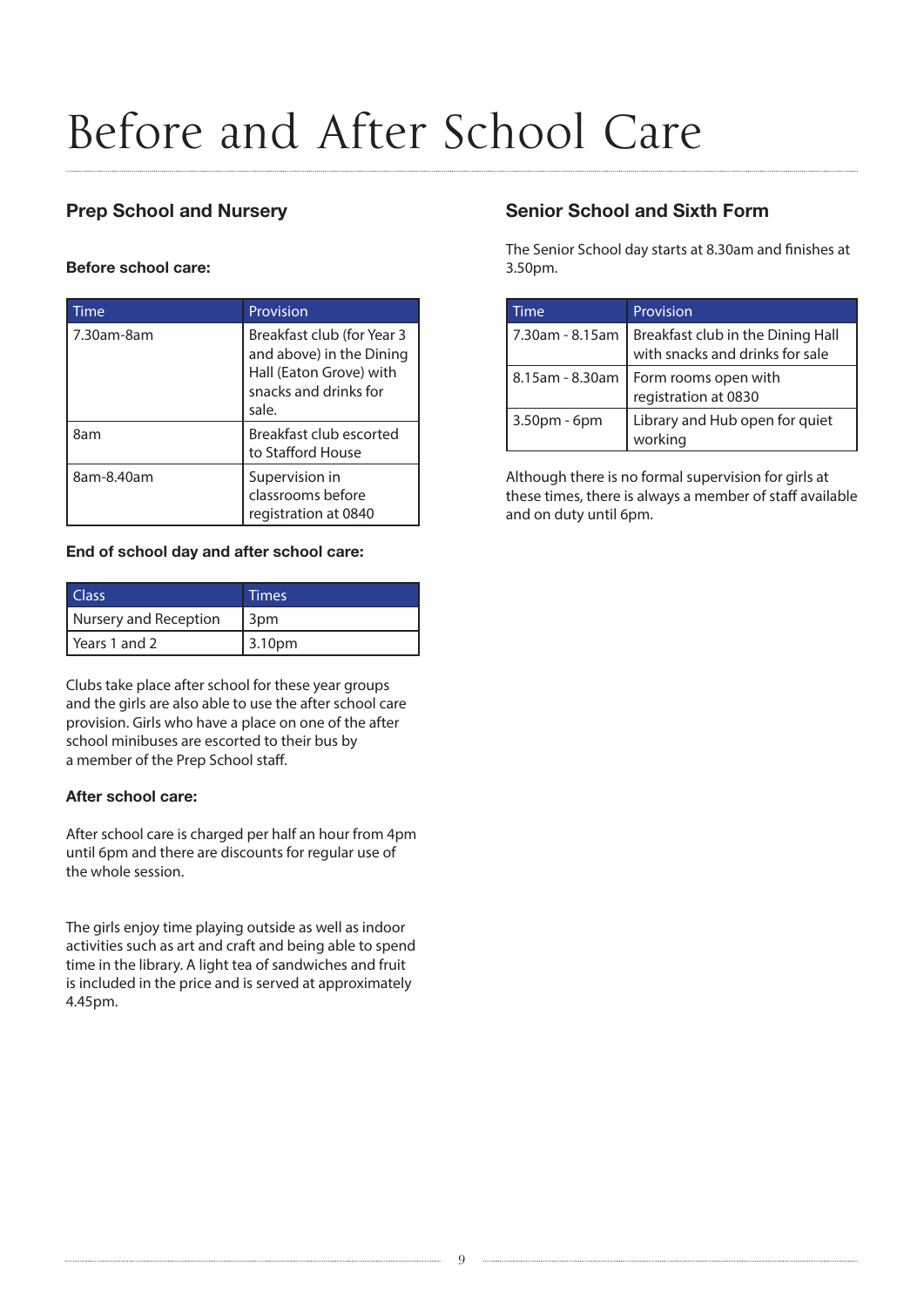### GCSE Options

### Core Subjects

**Mathematics** English English Literature Biology Chemistry Physics Double Science A Modern Language

### **Humanities**

Classical Civilisation Geography History Religious Studies

### Languages

French German Latin Spanish Greek

### Practical/Creative Subjects

Art and Design Computing Design Technology Drama Music Physical Education **Textiles** 

Pupils will also have Personal, Social and Health Education (PSHE) and Enrichment activities in the Senior School.

### A Level Subjects

Art

Biology Business Studies Chemistry Classical Civilisation Computer Science Criminology Design and Technology Drama Economics English Literature Extended Project Qualification French Further Mathematics Geography German Government and Politics History Latin Mathematics Music Physics Physical Education Psychology Religious Studies: Philosophy and Ethics Spanish **Textiles**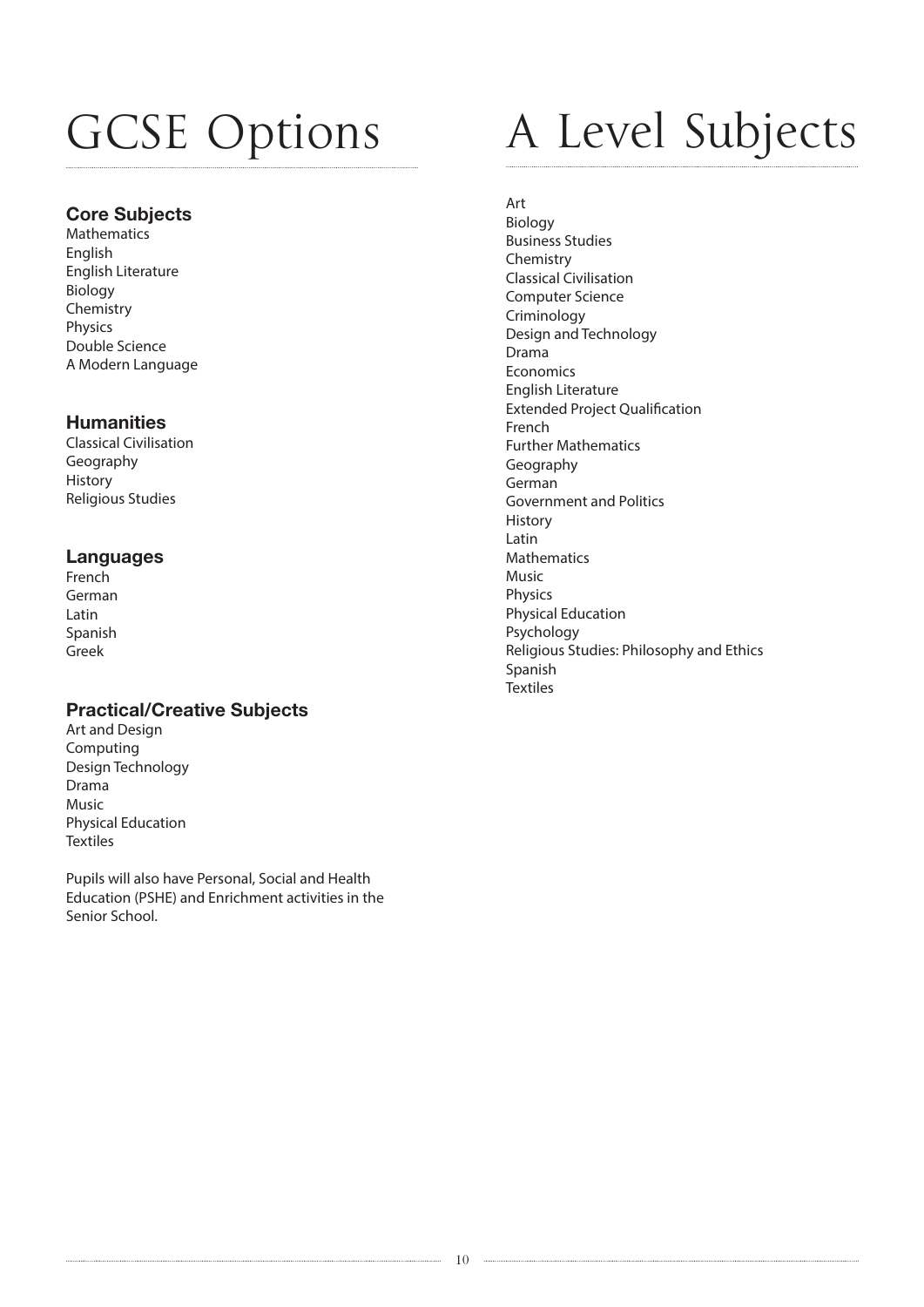### Co-curricular Activities

### Prep School Clubs

There are over 40 clubs running at lunchtimes and after school in the Prep School each week which are accessed by girls from Early Years through to Lower 3 (Year 6). Many of these are organised by the Prep School staff and are free of charge. Others are run by external providers and are charged on a termly basis.

There are a number of sport and music clubs throughout the week to encourage participation, as well as develop the girls' skills and practise team play. Alongside this a selection of other options are available such as cookery, circus skills, Forest Schools, gardening, acro and cheerleading.

### Senior School Clubs

There are over 50 co-curricular clubs at Norwich High School - something for everyone! The following is not a comprehensive list but it will give you a flavour of the range of activities on offer.

### Music:

We are very proud of our wonderful musical heritage here at Norwich High School. Around 20 different musical ensembles meet and rehearse weekly, preparing a variety of repertoire: from pop to jazz; string quartets to percussion ensembles; a cappella singing groups to orchestras; there are many enriching opportunities for musical expression.

The many performance opportunities at the school include intimate soirées, termly concerts, our Music Scholars' Concert Series in venues throughout Norwich and an annual Carol Service and large scale Choral Concert in Norwich Cathedral.

The department regularly offers music tours abroad and recent destinations have included Lake Garda, Barcelona and Prague.

### Sport:

Weekly sports afternoons for all Prep School and Senior students ensure broad and varied participation in sport. Our lunchtime and after school sports clubs also cater for a wide range of physical activities. Details of these sports clubs are updated termly and listed on the Parent Portal.

### Clubs include:

- Netball
- Hockey
- Football
- Athletics
- Cross Country
- Indoor athletics
- Swimming
- Cricket
- Dance
- Tennis leadership
- Trampolining
- Rowing
- Badminton
- Fitness
- Sports Acro
- Kayaking

Matches usually take place during games afternoons and after school. We are always very pleased to welcome parents supporting their daughter's team during matches and to enjoy refreshments afterwards with the staff.

We hold several Company events throughout the year during games lessons, such as Hockey, Swimming, Netball, Tennis and Cricket. Girls also have the opportunity to participate in Prep and Senior School sports days, cross-GDST rallies, local sport partnership competitions and a variety of additional tournaments. Pupils, parents and staff have the opportunity to celebrate the girls' achievements at the annual Senior Sports

Dinner and Prep School Sports Awards in the summer term.

### The Duke of Edinburgh's Award Scheme:

This is introduced in Year 9 with the Bronze Award and girls may progress to Silver and Gold in school.

#### The Gold

Award, undertaken in the Sixth Form, is an important addition to any girl's curriculum vitae and has been undertaken at Norwich High School for more than 40 years.

Recent expedition locations include the Peak District, Brecon Beacons and the Lake District.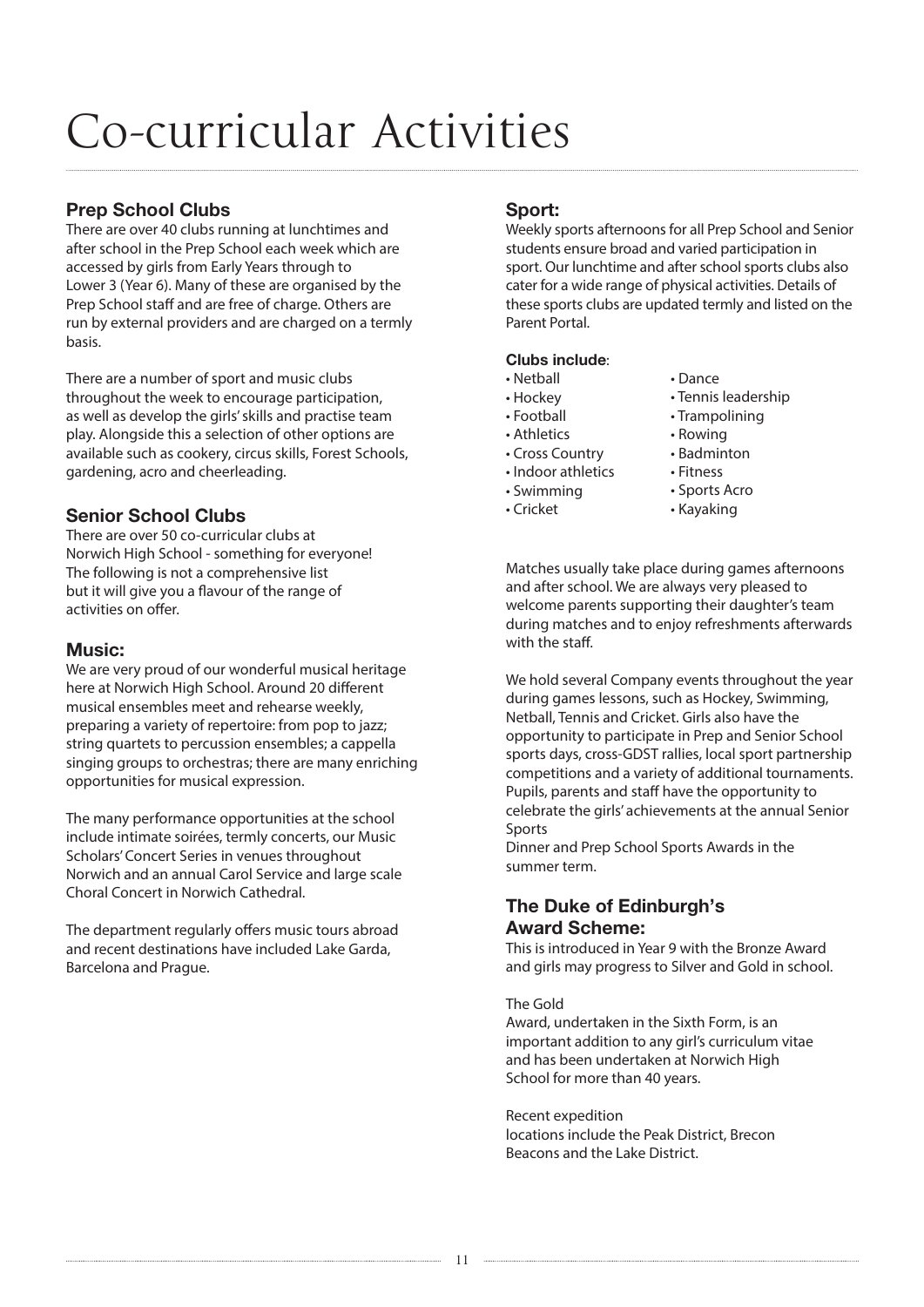### Co-curricular Activities

### Drama and Dance

In addition to Drama being offered at GCSE, there are a number of lunchtime drama and dance clubs on offer throughout the Prep and Senior School.

Over the course of the school year, we will produce a variety of performances including the Senior Play, Latin Plays, an Upper 4 Shakespeare School Festival performance, L4 Pantomimes and the Winter Arts Finale at Norwich Playhouse.

Every lunchtime you will find something going on in the DBS, with dance clubs, drama clubs and the all-important rehearsals for upcoming productions taking place here.

### School Productions

The Prep School mounts several productions so that there are opportunities for all to take part, either backstage or on stage. There are three Senior School and Lower School plays, an Intermediate School play and a Senior School Play, at least one of which is a full scale musical with a live band. There are also GCSE Drama performances at the end of the Autumn and Spring terms, and A Level Drama and Theatre Studies performances of scripted and devised work.

So, if your daughter is keen on the theatre, she will have lots of opportunities to take part in a club or a production, either on stage or helping backstage with costumes, make-up or lighting and sound.

### Senior School Societies & Clubs

A key strand of our Enrichment programme is Societies. Every girl from Year 7 to 10 commits to one society per week. There she will engage in her chosen subject beyond the confines of the curriculum, exploring aspects of it which will add stretch and challenge as well as fun.

Club Expo, held at the beginning of the year is a time to see what clubs are on offer elsewhere.

Clubs change a little each year reflecting the interests of girls and staff, and currently in the Senior School include numerous sports and music clubs, Art, DT, Bookworms, Writers' Circle, Dance, Chess, Christian Union, LGBTQ+ Alliance and Amnesty International club. A Rowing Club runs on Saturday mornings for Lower 4 (Year 8) and above, at an extra cost. There is an extensive range of lunchtime and after school clubs for girls in the Prep School.

### L6 Activities Programme

In Lower 6 (Year 12) girls take part in the Activities Programme for one afternoon a week. A range of activities are offered from three broad categories; service, active and creative. Girls volunteer with conservation projects on Mousehold Heath; they work with elderly residents of local care homes; Rowing, Photography and a TEFL (teaching English as a Foreign Language) course are some of the other options available.

Your daughter is encouraged to develop existing interests and to explore new ones. Form Tutors will monitor that she does not take on too much (or too little!).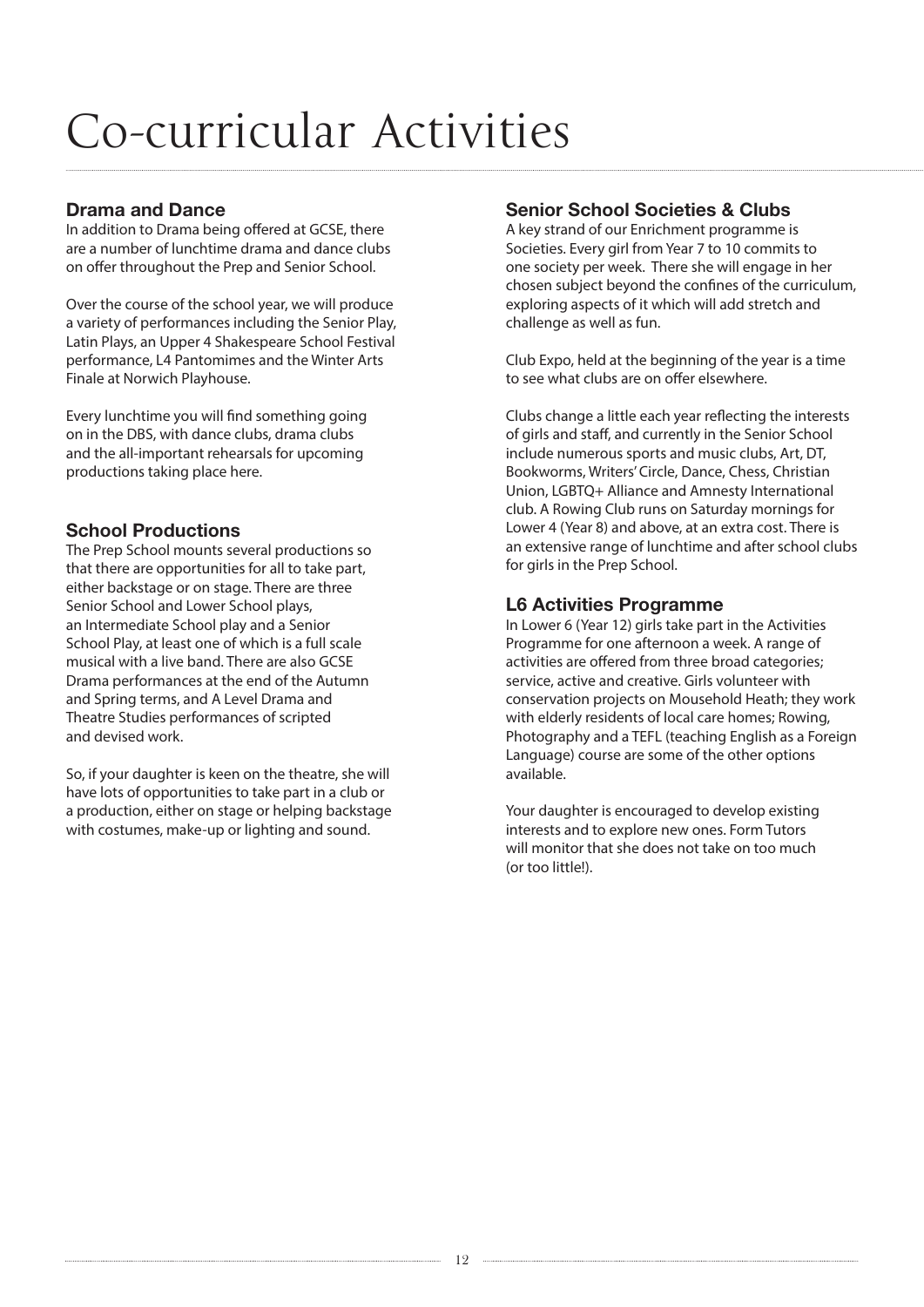### Opportunities for service, Volunteering and Charity

We have active links with several local primary schools and girls have the opportunity to deliver Latin and Science lessons as well as to work alongside pupils from neighbouring schools for those with additional needs, working on collaborative Art & Textile Projects.

Girls are also encouraged to think of others by raising money or giving their time for those less fortunate than themselves. In the Senior School, each form elects a Social Services Representative to the Social Services Committee which decides on a charity to be supported and an activity to be organised. The Services and Charities Captains organise events throughout the year to support active charitable work. The annual pancake race is one such fun event.

### Leadership Opportunities

Girls are encouraged to undertake leadership roles from an early age. Specifically, we elect Form Leaders to sit on the School Council termly, from Upper 2 (Year 3) to Upper 5 (Year 11). We elect form representatives from Lower 1 (Year 2) to Upper 5 (Year 11) to committees to filter suggestions and initiatives. We elect Social Services Representatives to the Social Services Committee termly. We also elect sports reps.

All girls are encouraged to take on some extra responsibility during their time in the Sixth Form and there is a wide variety of positions available. Head Girls, Sixth Form Officers, Company Captains and their Deputies, a Charities Captain, Debating Captain, Music Captain, Drama Captain, Eco Captain, Services Captain, Art and Design Captain, and Sports Captain are all elected annually by staff and Sixth Formers.

### Trips and Visits

A broad range and variety of day and residential trips is organised every year to extend and enhance the cultural, academic and social experience of our girls.

Many of these offer great intellectual extension and outdoor challenges here in the UK. In previous years, girls have enjoyed adventures in countries as diverse as India and Martinique, and trips have also been taken to Sweden, France, Spain, Borneo, New York, Germany, South Africa and Italy. Each trip offers its own unique blend of opportunities often mixing intellectual enrichment with service to the local community.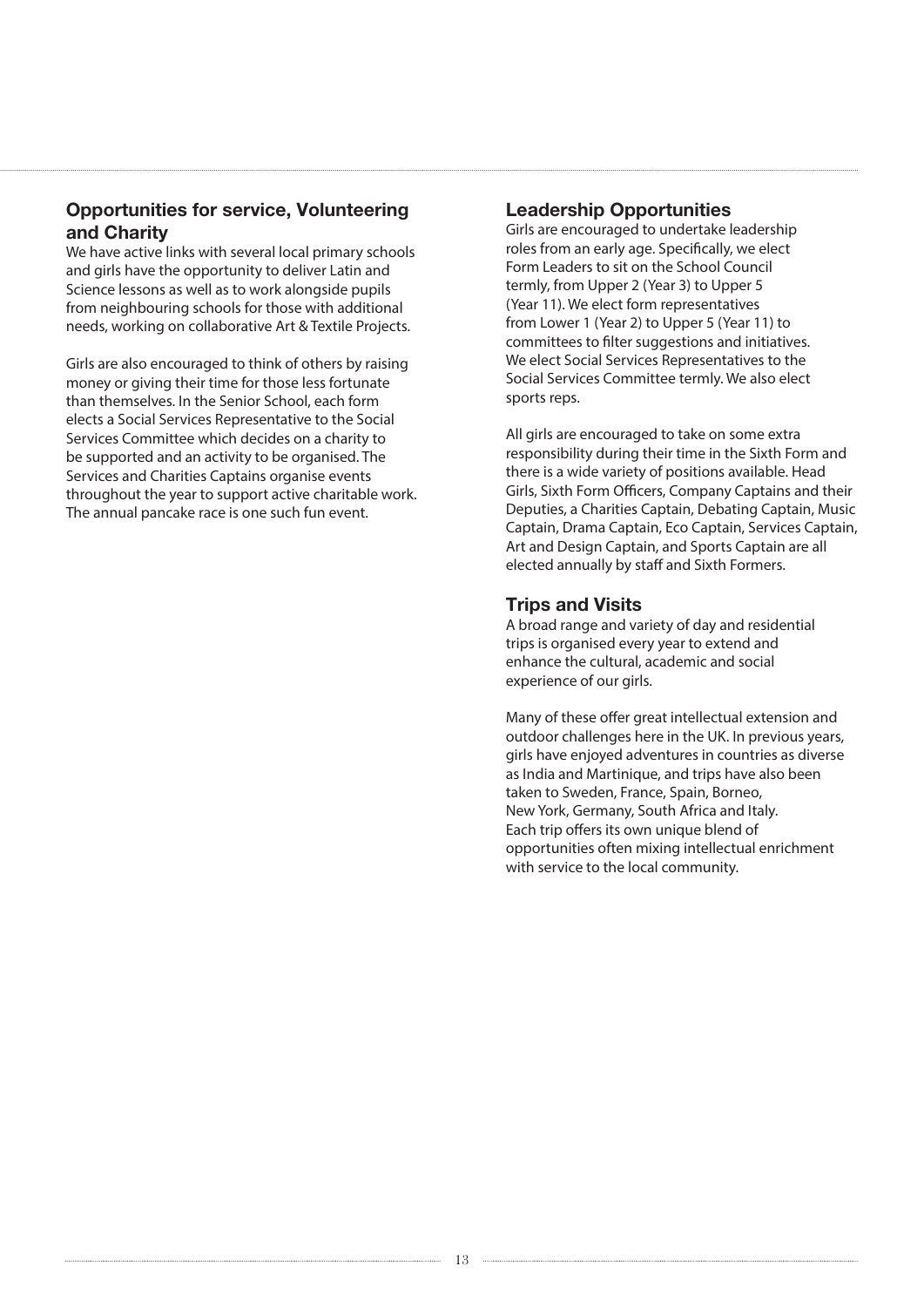### Transport and Travel

### **Directions**

**By car:** The school is situated on Newmarket Road - A11 London-Norwich road. Travelling from London into Norwich, the main entrance is on the left hand side after the traffic lights at the Christchurch Road/Lime Tree Road junction. Girls can be dropped off for school at the Albemarle Road and Christchurch Road gates only. For safety reasons, girls are not to walk up the main drive from Newmarket Road.

By train: All trains arrive at Norwich Railway Station. Walk along Prince of Wales Road, into Castle Meadow where you will find the bus stop.

By bus: There are a number of buses which stop along Newmarket Road, near the school entrance. For the most up-to-date bus timetables, please visit www.firstgroup.com (First Buses), www.konectbus.co.uk (Konectbus) and www.sanderscoaches.com (Sanders).

By Park and Ride: Buses travelling from the Thickthorn and Costessey Park and Ride sites to Norwich City Centre stop on Newmarket Road, near the school entrance.

### **Cycling**

Both the Prep and Senior Schools have cycle racks and we encourage girls to cycle or walk where possible. Please note that cycling is not permitted in the school grounds.

### Parking

From Mr Colin Page, Norfolk Police Traffic Department (Tel: 01603 276662): We seek co-operation from all drivers using roads in the area of Norwich High School in adopting a voluntary one-way system in Albemarle Road and Mount Pleasant. The system has been a success, making the area safer for the children and easier for drivers and I would like this system to continue. I must stress, however, that this is a purely voluntary scheme and many drivers

will not know of its existence. It is essential that drivers do not arrive early when picking up children after school. It is equally important to vacate your parking space as quickly as possible to allow other drivers to park. It is important that no parking takes place on the High School side of Albemarle Road, especially on the footpath. Do not obstruct driveways or park in the "RESIDENTS ONLY" bays – Norwich City Council Parking Attendants have been instructed to consider issuing Fixed Penalty Notices to vehicles left in these locations. If vehicles are left on yellow lines for over five minutes, Attendants may again issue Fixed Penalty Notices. This five minute period is not to be interpreted as the time drivers can stop – if you can arrive and leave in a shorter period, please do so. Do not park in the "COACH BAY" in Christchurch Road. Attendants may issue Fixed Penalty Notices. A copy of this parking advice has been sent to residents in the area in order that they are aware of my requests. I would ask that due courtesy and consideration is given to residents and their guests at all times. The traffic lights at Newmarket Road/ Christchurch Road/Lime Tree Road provide a safe place for your children to cross the road. Please encourage them to use these facilities. Drivers are allowed to stop on the school side of Newmarket Road for up to two minutes to drop off children. Stop on the road, not on the footpath. The safety of the children must be the main priority.

### Minibus Routes

We run a fleet of minibuses for our pupils. Full details of the routes are available from Mrs Jo Logan (j.logan@nor.gdst.net).

For the latest information, please visit our wesbite or scan the QR code:

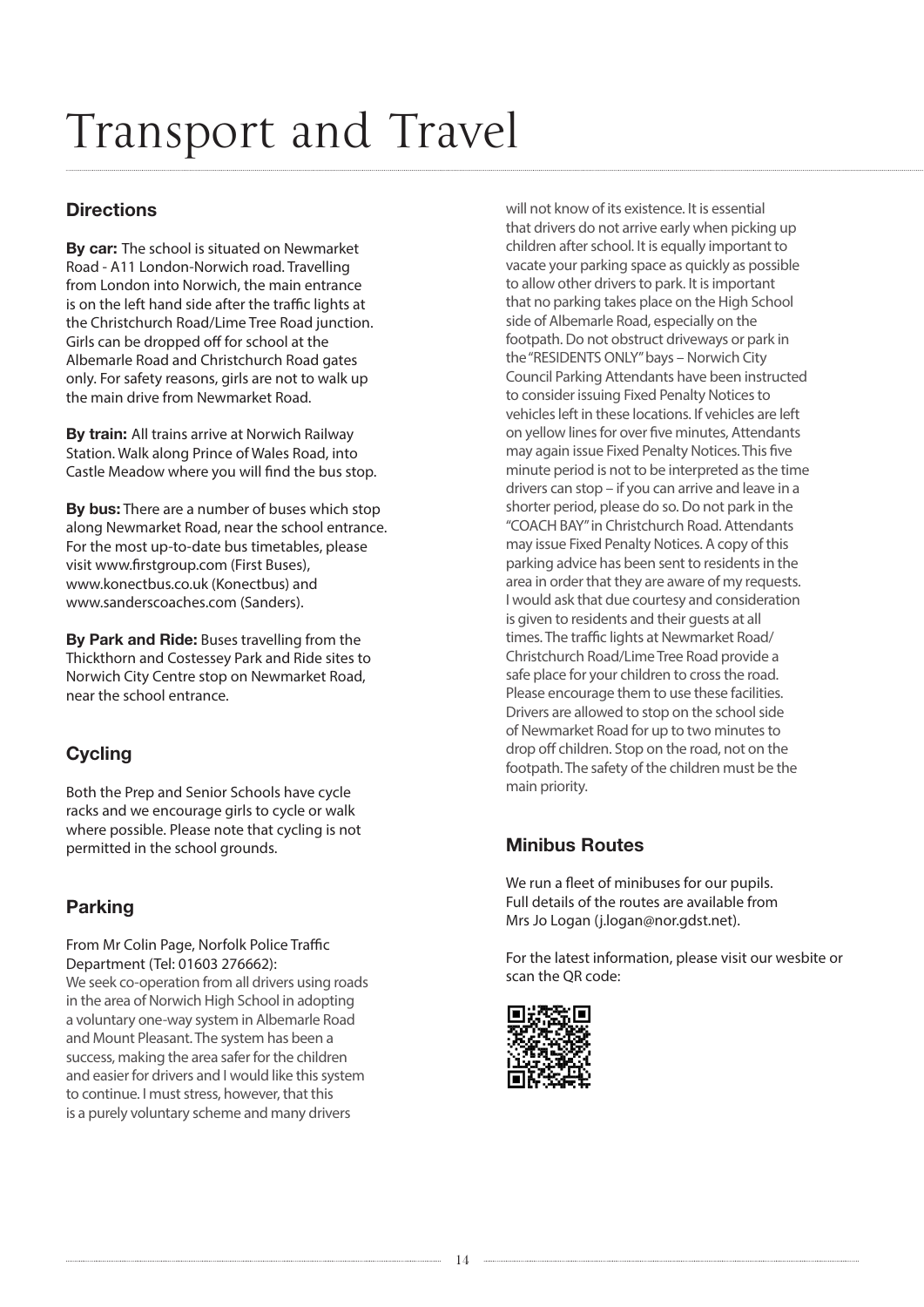### Useful contacts – please check for latest routes and times

The following bus companies drop off at Norwich City Centre

#### First

Telephone: 0345 646 0707 Website: www.firstgroup.com

Routes starting from: **Attleborough** Dussindale Dereham Easton Great Yarmouth Hellesdon **Hockering** Horsford King's Lynn Lowestoft Norfolk & Norwich Hospital Spixworth **Sprowston** Swaffham Taverham Wymondham

#### **Konectbus**

Telephone: 03300 539 358 Website: www.konectbus.co.uk

Routes starting from: Diss Blofield Bungay Great & Little Plumstead Harleston Hoveton Sutton Swanton Morley Thetford **Toftwood** 

#### Sanders Coaches

Telephone: (01263) 712800 Website: www.sanderscoaches.com (Drop off at Norwich High School)

- Routes starting from:
- Aylsham Coltishall Cromer Frettenham Hellesdon Hevingham Holt Hoveton

North Walsham Rackheath Roughton Spixworth Sprowston Stalham Sheringham West Runton

#### Semmence Coaches

Telephone: (01953) 602135 Website: www.semmence.co.uk

Routes starting from: Banham Mulbarton New Buckenham Old Buckenham

#### Simonds Coach and Travel

Telephone: (01379) 647300 Website: www.simonds.co.uk

Routes starting from: Diss Dickleborough Long Stratton Roydon Tasburgh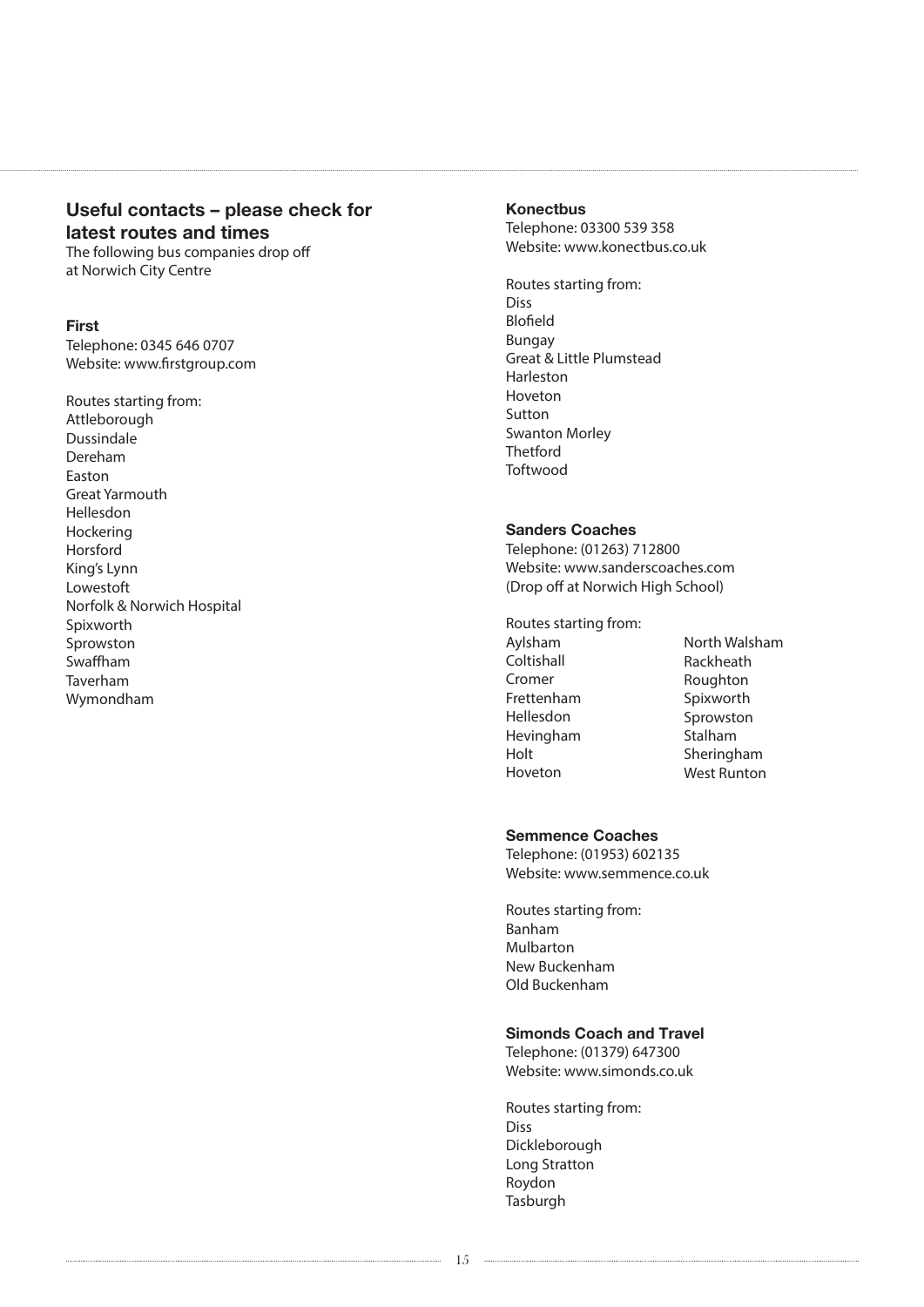### Our Wider Community

### Norwich High School Association (NHSA)

Our parents' association organises social, educational and fundraising events throughout the year which have recently included a Spring Quiz, Summer Ball and November Market. Members of the NHSA also run the second hand uniform shop. We hope you will find something of interest and enjoy supporting many of its functions. Representatives of the NHSA will be happy to talk to you about joining. You are notified of forthcoming events through the school.

### GDST Alumnae Network – GDST Life

The Alumnae Network is an invaluable resource for all Sixth Formers and former pupils and staff of the Girls' Day School Trust schools. Girls automatically join the network in Year 12 and membership is free. There are around 75,000 active members, spanning over 60 countries across the world. The Alumnae Network is useful for networking and for making contacts with those in the world of work. It is also used widely by the Sixth Form – work experience days are arranged through the network, for example.

There is also the opportunity for Alumnae to pass on their knowledge and expertise to our current pupils through SIX+ Lectures and our Inspiring Females programme.

### The GDST

The GDST was born out of resolve and rebellion; born to liberate the potential of girls for the benefit of the individual, and the many.

Founded by four pioneering women, we have spent the last century and a half teaching girls, equipping them to thrive and learning about their individual needs and capabilities.

The first school founded by the Girls' Public Day School Trust opened its doors in Chelsea in 1873. Now, as the Girls' Day School Trust (GDST) we have grown to a unique family of 23 independent schools and two academies across the UK.

The GDST represents the very best in teaching and pastoral care for girls. Not just a first class education and the qualifications that come with it, but an unparalleled preparation for life to come. Women are beginning to take their rightful place in the world. More and more opportunities are opening up and the GDST is uniquely placed to help girls make the most of these new possibilities.

We have one vision: to be pioneers in, and shapers of the future of, girls' education; and one purpose: to help every girl fulfil her potential and her dreams.

Our four founders were determined that girls should be given the chance to be everything they can be. We look to the future with that same determination.

If you would like to know more about GDST please visit: www.gdst.net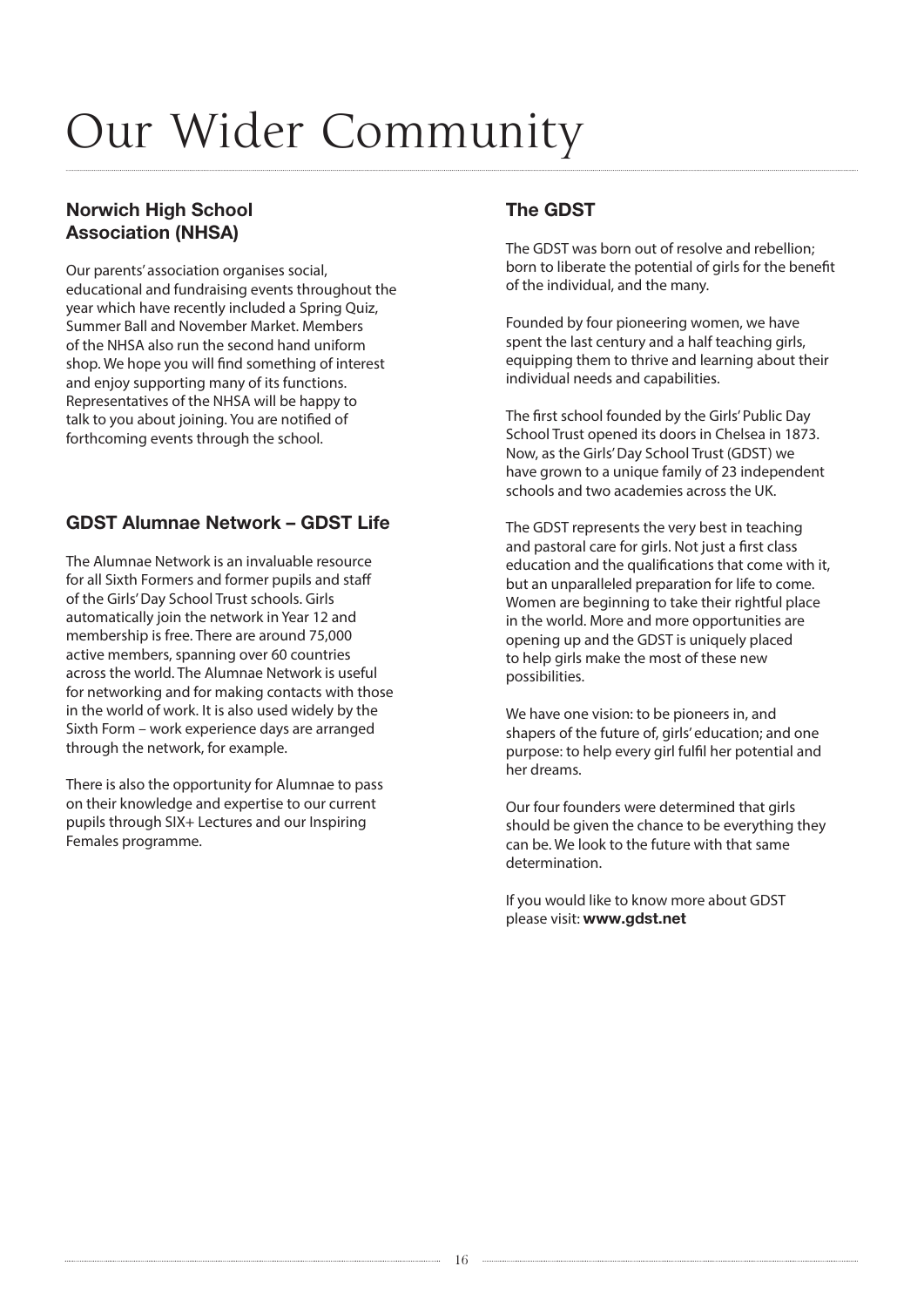### What to do next

If you would like to proceed with your application to have your daughter assessed for a place at Norwich High School, please complete the online Application Form which can be found on our website.

Once your daughter is registered, the process is set in motion and you will be notified of forthcoming Open Days and Taster Events. On acceptance of a place you will receive our Parents' Handbook, which gives more detailed practical information.

### Useful contacts

Miss Ready, Registrar admissions@nor.gdst.net

Main School Office: 01603 453 265

www.norwichhigh.gdst.net

Twitter: @NorwichHigh Facebook and Instagram: Norwich High School